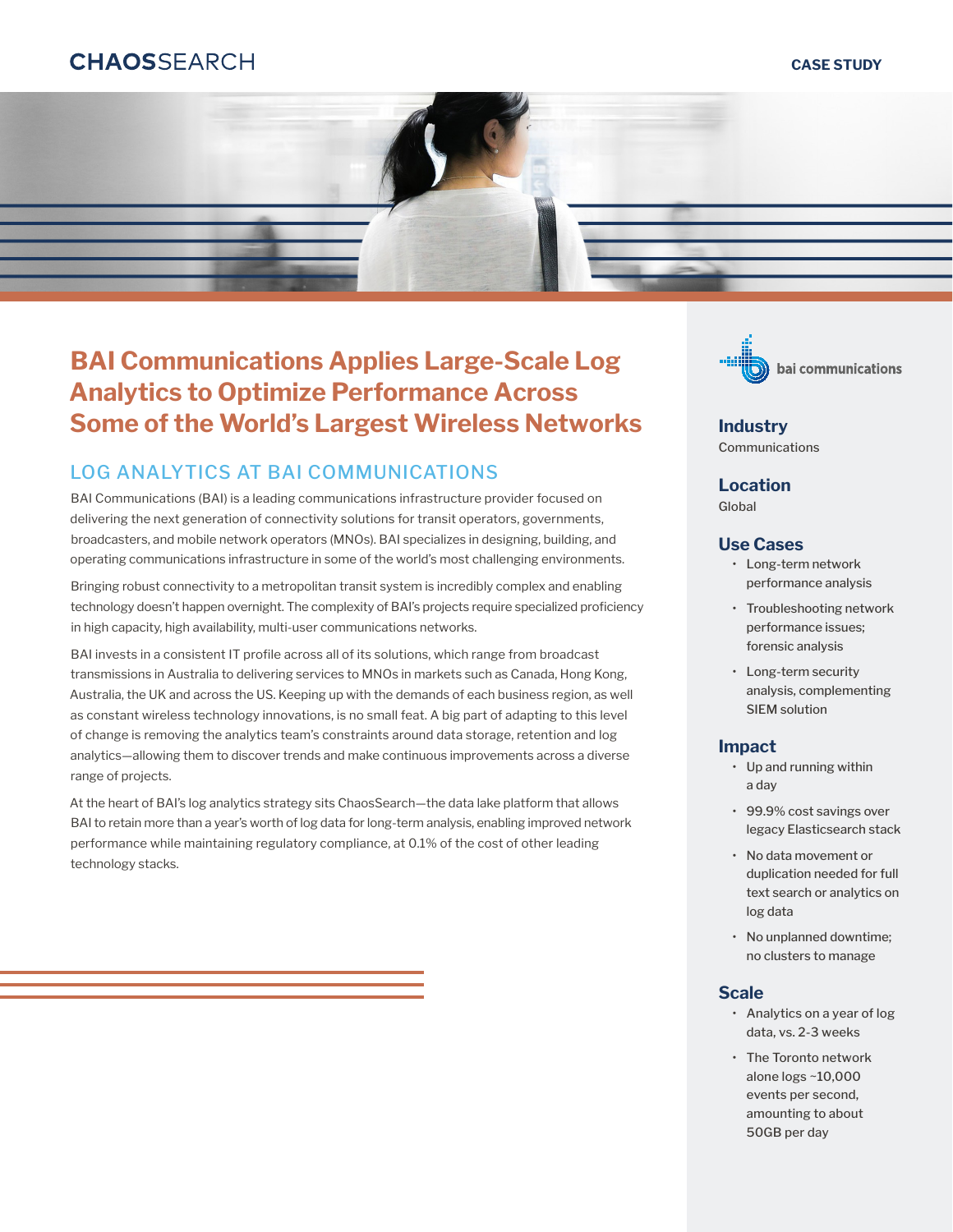## THE CHALLENGE: UNLOCKING LONG-TERM, DIVERSE ANALYTICS IN A COST-EFFECTIVE MANNER

The biggest challenge for the BAI analytics team is also its biggest resource. BAI projects operate at massive scale, and each region has diverse requirements. For example, managing a nationwide broadcast signal is completely different from delivering a high-quality subway system Wi-Fi network. Even so, each business unit has insights locked in long-term data that can help improve services across the entire organization.

"Our analytics team likes to look beyond real-time data. While in-the-moment knowledge of our networks is crucial, you need to change how you design and write software to anticipate changing needs," said Jeremy Foran, head of Data Analytics at BAI. "Instead of just solving one problem and being 'done,' you need to consider how your customers' needs will change in the next week, quarter, year, and beyond."

#### **Goal: Maintain Searchability within Log Analytics**

Before adopting ChaosSearch, the team found itself constrained by the lack of cost-effective storage for its volumes of long-term data. The team had to store massive volumes of log data both on-site and in the cloud for both Payment Card Industry (PCI) and ISO 27001 security compliance purposes, which required retention periods of at least one year.

In an interview with Datanami, Foran said, "We had to go from what we needed operationally, maybe two or three weeks' [worth of data], to a year-plus. The cost of having that much logging went up dramatically. We weren't going to be able to afford to buy all of those disks."<sup>1</sup>

The team processes between 10 and 100 gigabytes of data an hour, depending on the day's network activity. Saving the data in a data warehouse would be cost-prohibitive, but locking it away in cold storage would make it nearly impossible to query, making it difficult to parse long-term trends across its global network infrastructure.

When the COVID-19 pandemic hit, the need to query this data and track trends via dashboards and reports became even more urgent. "We didn't know the value of long-term log retention, until there was a long-term unprecedented trend that hit the world," said Foran. "For example, storing data for multiple years helps you evaluate the performance of the network before COVID, and understand the impacts of a global pandemic on geographic regions around the world."

#### **Goal: Reduce Long-Term Data Retention Costs**

When evaluating whether to build or buy a system to store and query long-term data, the BAI team considered multiple options. Some solutions would require the team to learn an entirely new set of terminology and processes and for its data pipelines and were far too costly for the organization's long-term data retention needs.

The team wanted something simple that they could use with existing, low-cost storage options, such as Amazon Simple Storage Service (S3) buckets. Instead of implementing a massive volume of solidstate drives (SSDs) to write logs, the team needed a simpler and more cost-effective solution that would keep cloud infrastructure in place for availability and geodiversity across markets.

1 <https://www.datanami.com/2021/08/11/log-storage-gets-chaotic-for-communications-firm>

#### **Users**

- Infrastructure and IP Network Operations
- Analytics and Network Forensics teams

#### **Data Management Environment**

- Data Lake Platform: **ChaosSearch**
- Cloud Object Storage: Amazon S3
- Analytic Tool(s): Kibana
- Application Monitoring and Observability Tools: Logstash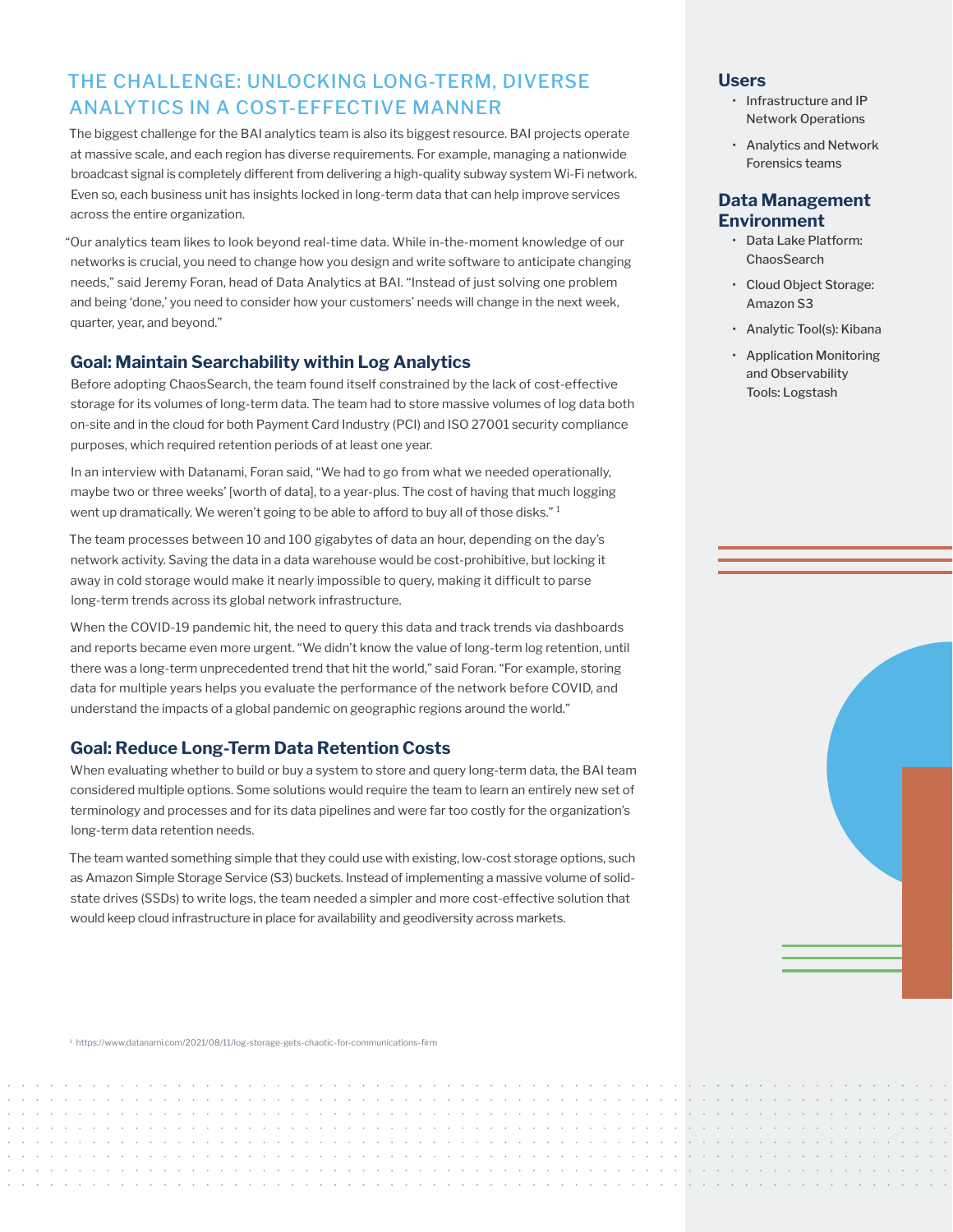

## SOLUTION: CHAOSSEARCH DATA LAKE PLATFORM FOR LOG ANALYTICS AT SCALE

The ChaosSearch Data Lake Platform quickly became a critical part of the BAI team's log analytics strategy. The team deployed ChaosSearch on top of its global Amazon S3 data lake in less than one day. ChaosSearch's service allowed BAI to tap into the industry-leading scalability, data availability, security, and performance provided by Amazon S3 and simultaneously take advantage of the exceptional security, governance and granular data access control provided by the Identify and Access Management (IAM) functionality. What's more, ChaosSearch integrates seamlessly with the organization's existing analytics infrastructure, including a security information and event management (SIEM) solution for threat detection logs.

This fully managed, highly available service plugs directly into cloud object storage, delivering a cost-effective option that applies patented indexing technology to activate Amazon S3 as a hot analytics environment.

"ChaosSearch is fundamental within any long-term retention strategy," said Foran. "Anyone can capture a small amount of data within a small window of time. But when you ramp up the amount of data and store it for a very long time, ChaosSearch is the best option. It's like an S3 bucket, but better."

#### **Value Above and Beyond Low-Cost Storage**

While the BAI team started with an immediate need to store large volumes of data, they quickly realized value above and beyond low-cost storage alone. The analytics team can also work within its existing ChaosSearch indices to create Kibana dashboards and visualizations.

"We deal with so many devices coming in and out of our network hourly. There are no best practices guides for operating a network of this scale," said Foran. "As a result, we need to have a lot of insight into our network operations, so we can do forensic analyses on performance issues around the world. ChaosSearch helps us easily perform this level of log analytics without data movement, so we can learn from global trends to fully optimize the delivery of our networks."

While no one plans on having to operate through a crisis, it's important to have a contingency plan in place in the event of a network outage or high latency. With ChaosSearch, if something happens to a network, the team can easily pull historical data logs and perform deep analysis.

"It's an order of magnitude difference. It's the difference between getting an Uber and buying a car."

**Jeremy Foran** Head of Data Analytics at BAI